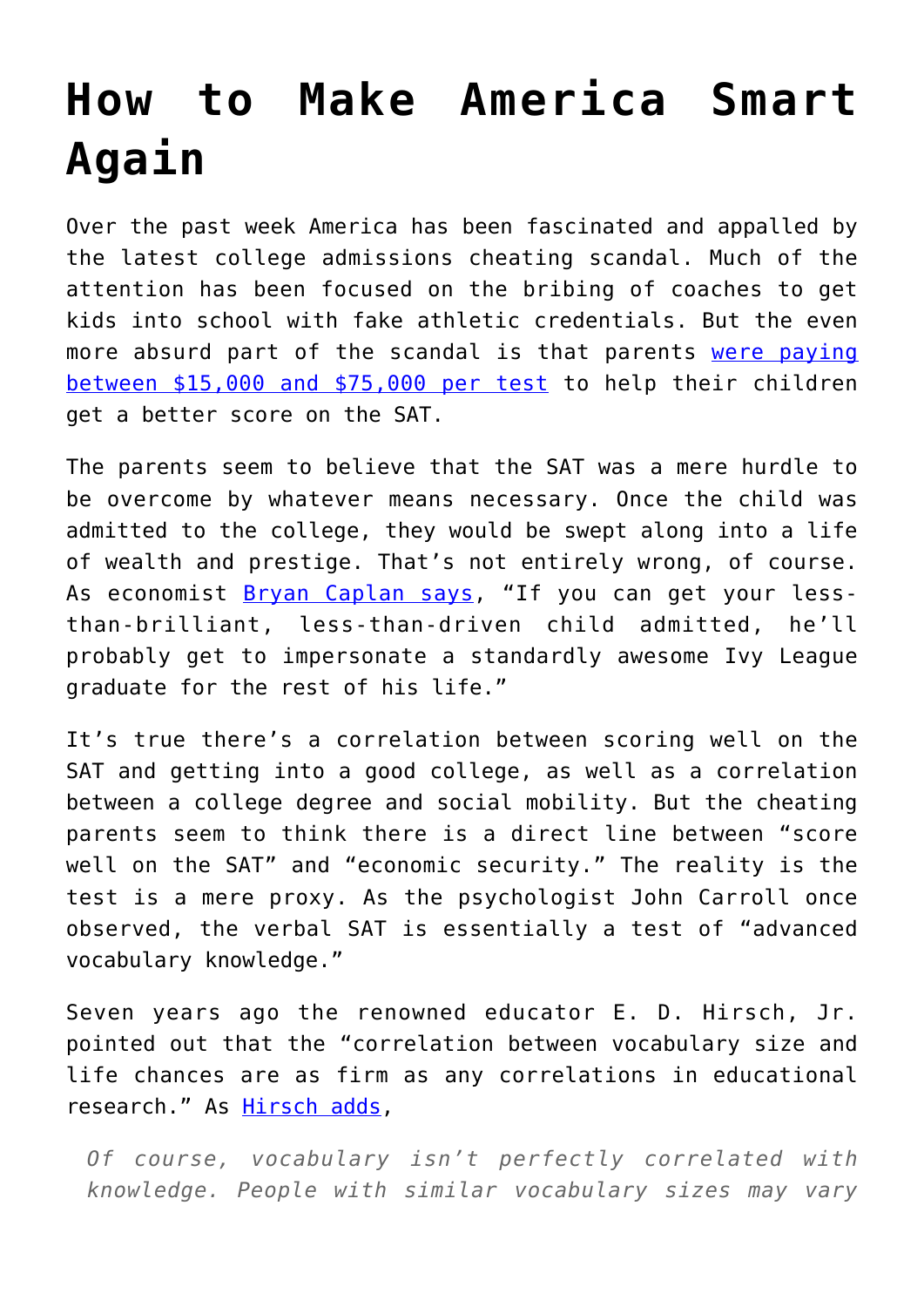*significantly in their talent and in the depth of their understanding. Nonetheless, there's no better index to accumulated knowledge and general competence than the size of a person's vocabulary. Simply put: knowing more words makes you smarter.*

We tend to equate "smart" with having a high IQ and assume it's an innate and unchangeable characteristic. But the type of "smart" Hirsch is talking about—one that leads to economic success and general flourishing—can be increased though effort.

Rather than point to research that confirms this point, let me try to persuade you based on a natural experiment where I was the subject.

In January 1987, during my senior year of high school, I took the SAT and scored 620. While it was above the national average (507 at the time) it was well below what I needed to get into my preferred school (University of Texas). After graduation I went to the University of North Texas and—as my SAT score predicted—I floundered. After my first year, I dropped out and joined the Marines.

Thirteen years later I ended up taking the SAT test again. I was encouraging a few of my junior enlisted Marines to apply for a commissioning program, which required a qualifying score on the SAT. A few of the Marines were hesitant so to encourage them I agreed to help them study and take the test myself. When the results came back I found my math score was the same (terrible) but I had scored a perfect 800 on the verbal section.

Getting that score as a 31-year-old in his last year of college was less impressive than it would have been as a 17 year-old high school student. But it was still a drastic change. My IQ had not increased so what accounted for the difference? The answer, as Hirsch would say, was that the SAT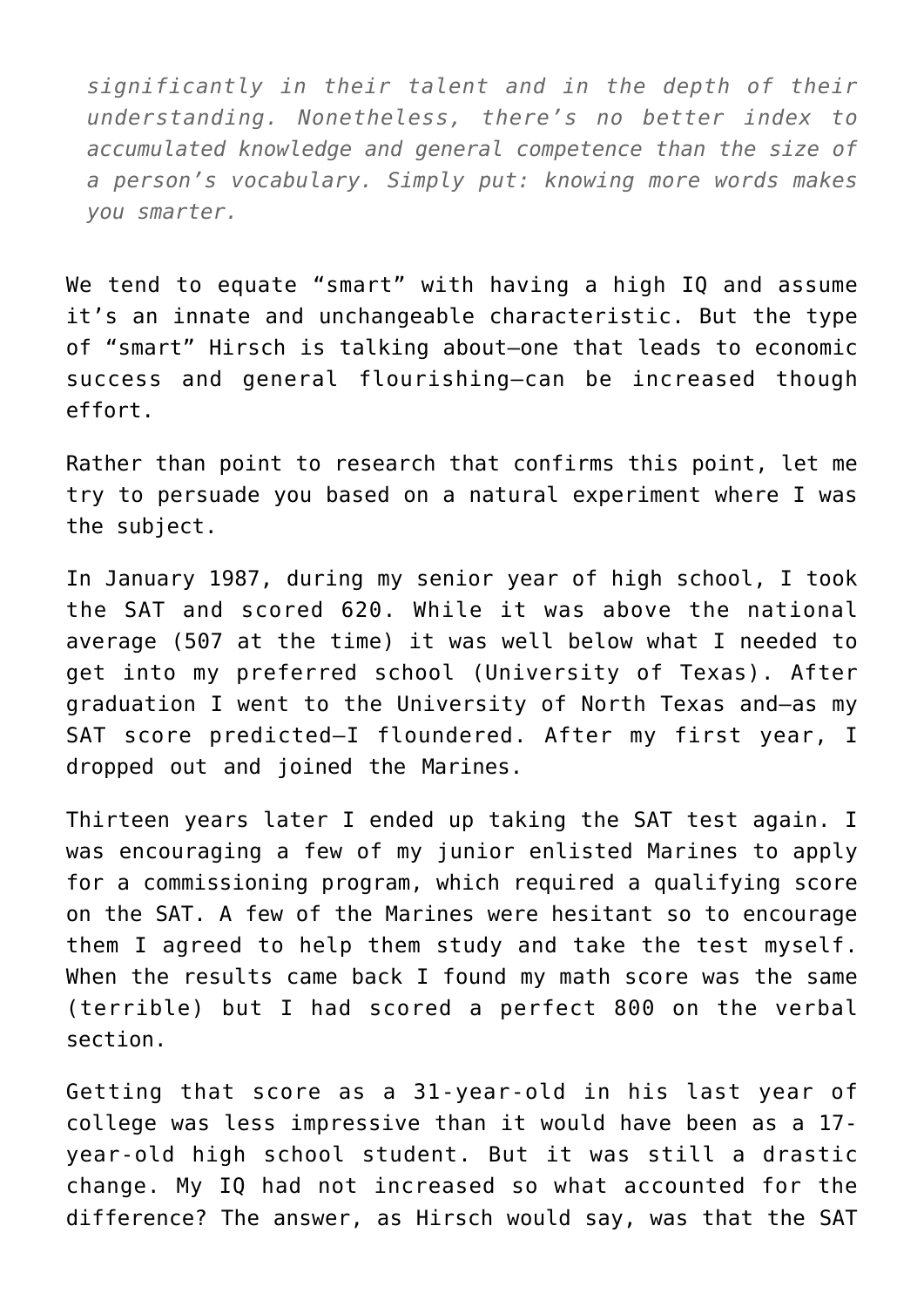was measuring my vocabulary, which had significantly expanded because I had read considerably more than I had in high school. While I had been an infrequent reader in my teens I became a voracious reader in my twenties (mostly out of boredom in the pre-Internet age).

Improving my score on the SAT didn't help my life outcomes. But the knowledge I acquired from reading allowed me to achieve considerably more with my modest intellect than would have otherwise been possible. Could the same process help others?

Hirsch believes it can, though it takes work. Those looking for a shortcut might think that vocabulary flashcards will lead to these cognitive gains. But Hirsch explains why a large vocabulary results not from memorizing word lists but from "acquiring knowledge about the social and natural worlds" and occurs through a method called "content-based instruction."

*The advantages of content-based instruction are enormous. One is that the topic itself is interesting, so the student has a strong motivation to understand what is being said or written. But an even more important advantage is that immersion in a topic provides the student with a referential and verbal context that is gradually made familiar, which encourages correct guesses of word meanings at a much more rapid pace than would be possible in an unfamiliar context. Psychologists refer to certain skills as being "domainspecific," so perhaps a better name for content-based language acquisition would be "domain immersion." The idea is to immerse students in a domain long enough to make them familiar with the context—and thus able to learn words faster.*

This will be an unsurprising finding to any adults who have developed a field of expertise in their occupation or their hobbies. It also reveals why we don't learn that much from our